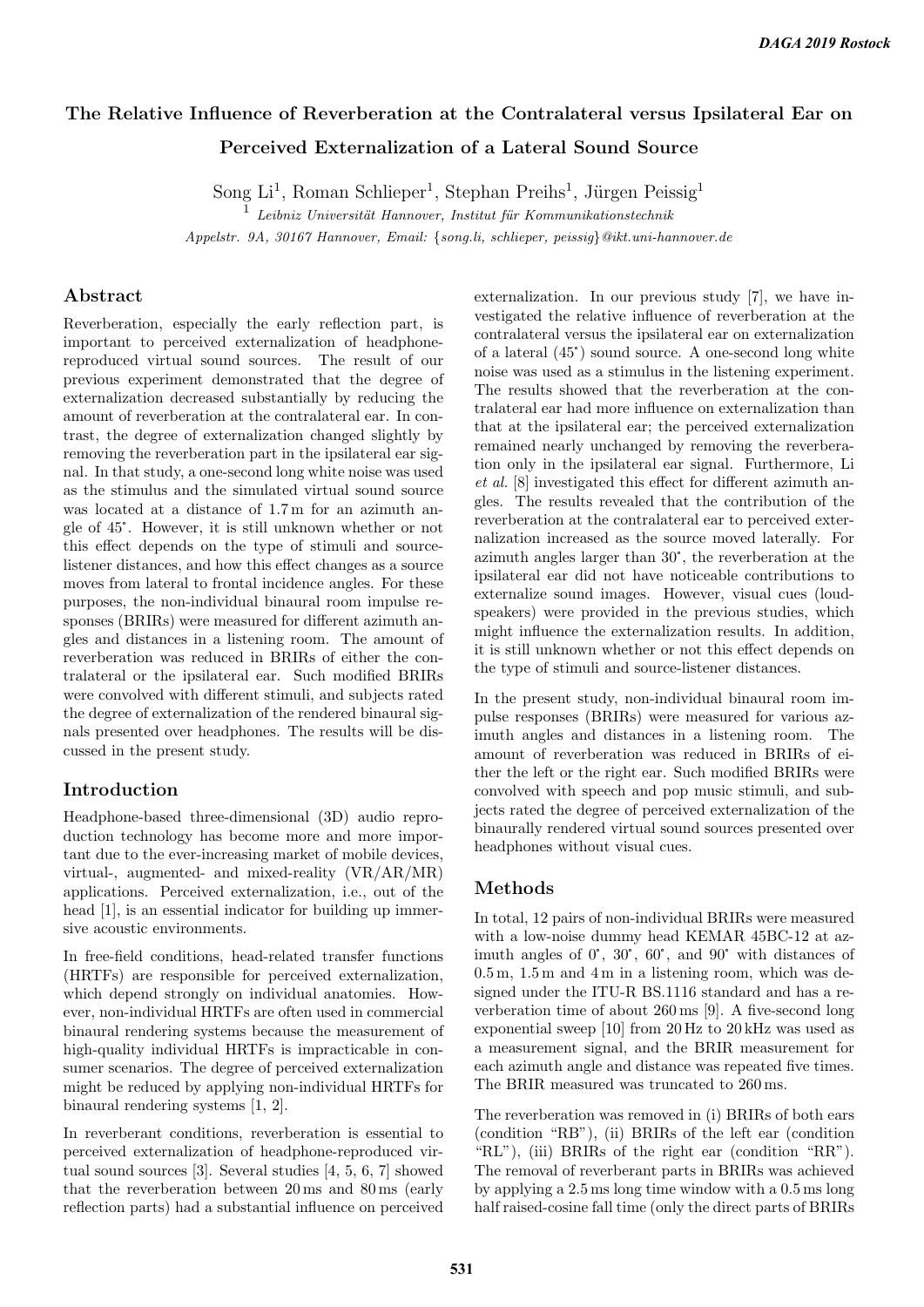remained). All truncated BRIRs were zero-padded to a length of 260 ms. The non-processed BRIRs were used as references (condition "RN"). Note that in the case of length of 260 ms. The non-processed BRIRs were used<br>as references (condition "RN"). Note that in the case of<br>lateral  $(30^{\circ}, 60^{\circ}$  and  $90^{\circ})$  sound sources, the left ear is the contralateral ("opposite-side") ear, and the right ear is lateral  $(30^{\circ}, 60^{\circ}$  and  $90^{\circ})$  sound sources, the left ear is the contralateral ("opposite-side") ear. and the right ear is the ipsilateral ("same-side") ear. For a frontal  $(0^{\circ})$  sound source, both ears are facing the loudspeaker, and they are neither contralateral nor ipsilateral ears.

#### Experimental Setup

Five subjects (one female and four males, aged between 26 and 29) listened to the test stimuli presented over a pair of Sennheiser HD800 headphones. The effect of headphones was compensated by measuring the headphone transfer function (HpTF) on the KEMAR 45BC-12 [11]. As shown in Table 1, a subjective rating scale with four possible externalization degrees from 0 to 3 was used to evaluate the degree of perceived externalization. Subjects could rate each stimulus by using a slider with a step-size of 0.1 between 0 and 3. During the listening experiment, listeners were allowed to repeat every sequence.

| Degree        | Meaning of the degree                                |
|---------------|------------------------------------------------------|
| -3            | The sound is externalized and far away from me.      |
| $\mathcal{D}$ | The sound is externalized but within my arm's reach. |
|               | The sound is externalized but very close to me.      |
| $^{(1)}$      | The sound is in my head.                             |

Table 1: A subjective rating scale to rate the degree of perceived externalization.

The stimuli used in the listening experiment were trun-

cated speech sentence (Track 50) and pop music (Track 70) with a length of 2.5 s taken from the European Broadcasting Union (EBU) Sound Quality Assessment Mate-70) with a length of 2.5 s taken from the European Broadcasting Union (EBU) Sound Quality Assessment Material (SQAM) [12]. For the direction of 60°, a low-pass and a high-pass condition were additionally considered, where the stimuli (speech and music) were filtered at 1 kHz (cut-off frequency of the low-pass filter) and 2 kHz (cut-off frequency of the high-pass filter), respectively. The binaurally-rendered signals with the non-processed BRIR was presented at a level of 64 dBA over the headphones.

#### Results

Figure 1 shows the externalization results of music and speech stimuli for "RN", "RB", "RL", and "RR" conditions in different azimuth angles and distances. For nonprocessed BRIRs ("RN" condition), the mean externalization ratings increased with the increasing azimuth angle and source-listener distance. The degree of perceived externalization reduced noticeably by removing the reverberant parts in BRIRs of both ears ("RB" condition) for all azimuth angles, especially for distances larger than 1.5 m.

For a 0° sound source, the externalization ratings were almost the same for the "RL" and "RR" conditions. For lateral sound sources, similar to the "RN" condition, the externalization ratings for the "RR" condition increased with the increasing azimuth angle and source-listener distance, but slightly lower than those for the the "RN" condition. The externalization ratings for the "RL" and "RB" conditions increased as the sound source moved



Figure 1: Mean externalization ratings of test stimuli across listeners for "RN" (diamonds), "RB" (triangles), "RL" (circles) and "RR" (squares) conditions in different azimuth angles and distances. The error bars indicate the standard deviations of the mean values.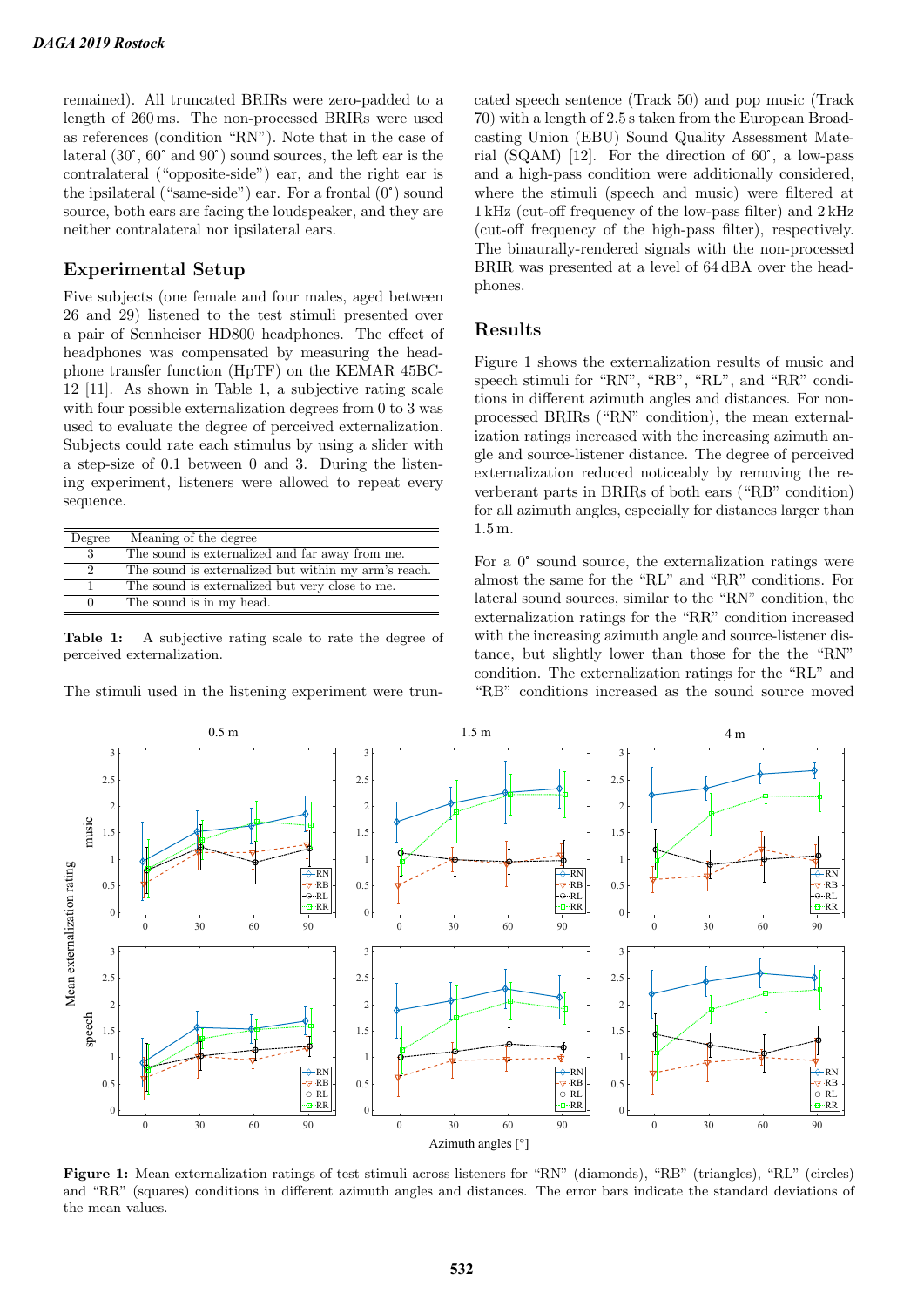

Figure 2: Mean externalization ratings of low- and highpass filtered stimuli across listeners for "RN" (diamonds), "RB" (triangles), "RL" (circles) and "RR" (squares) conditions in different distances. The error bars indicate the standard deviations of the mean values.

from frontal to lateral incidence angles, but they did not change noticeably by increasing the source-listener distance. The ratings were overall lower or around 1.0, corresponding to sound sources being internalized or very close to subjects' heads. The differences between "RL" and "RR" conditions regarding the degree of perceived externalization were obvious by distances larger than 1.5 m and azimuth angles larger than 30°. In addition, externalization were obvious by distances larger than the differences of externalization ratings between "RN" and "RR" conditions were more pronounced by the distance of 4 m than 0.5 m and 1.5 m.

For each azimuth angle, distance and stimulus, an analysis of variance (ANOVA) with post-hoc-test (5 % significance level with Bonferroni adjustment) was performed to show the significant differences of externalization ratings between "RL" and "RR" conditions. For the distance of 0.5 m, there was overall no significant difference between the results for these two conditions for both stimuli, apart from one exception at the azimuth angle of 60°, where externalization was significantly higher for stimuli, apart from one exception at the azimuth angle the "RR" condition than the "RL" condition  $(p=0.01)$ . For distances of 1.5 m and 4 m, the results for the "RL" condition differed significantly from the results for the "RR" condition for azimuth angles of  $30^{\circ}$ ,  $60^{\circ}$  and  $90^{\circ}$ , condition differed significantly from the results for the apart from one exception for the speech stimulus at the "RR" condition for azimuth angles of  $30^{\circ}$ ,  $60^{\circ}$  and  $90^{\circ}$ , apart from one exception for the speech stimulus at the azimuth angle of  $30^{\circ}$  with the distance of 1.5 m, where there was no significant differences between the results for the two conditions  $(p=0.06)$ .

Figure 2 demonstrates the externalization ratings of lowand high-pass filtered stimuli for "RN", "RB", "RL", and "RR" conditions at 60° with different distances. Similar to the results showed in Figure 1, for both low- and highpass filtered stimuli, the externalization ratings for "RN" and "RR" conditions increased with increasing the distances, while the externalization ratings for "RL" and "RB" conditions were almost constant and lower than those for "RN" and "RR" conditions. It can be seen that the difference of externalization ratings between "RN" and "RR" conditions for high-pass filtered stimuli was not as pronounced as that for low-pass filtered stimuli for distances larger than 1.5 m.

ANOVA shows no significant difference between the externalization results for "RL" and "RR" conditions in the case of the distance of 0.5 m. For distances of 1.5 m and 4 m, the results for the "RL" condition differed significantly from the results for the "RR" condition, apart from one exception for the high-pass filtered speech stimulus at the distance of 1.5 m, where there was no significant differences between the results for the two conditions  $(p=0.06)$ .

#### Conclusions

The present study investigated the relative influence of reverberation at the contralateral versus ipsilateral ear on perceived externalization of virtual sound sources located at different azimuth angles with different distances without visual cues. The result of the listening experiment revealed that the reverberation at the contralateral ear had more influence on perceived externalization than that at the ipsilateral ear, especially for azimuth angles larger than 30° and source-listener distances larger than 1.5 m the ipsilateral ear, especially for azimuth angles larger in the present study. This statement was also valid for the low- and high-pass filtered signals. In addition, this effect was more pronounced for high-pass filtered stimuli than for low-pass filtered stimuli for distances larger than 1.5 m.

#### References

- [1] W. M. Hartmann and A. Wittenberg, "On the externalization of sound images," The Journal of the Acoustical Society of America, vol. 99, no. 6, pp. 3678–3688, 1996.
- [2] S.-M. Kim and W. Choi, "On the externalization of virtual sound images in headphone reproduction: A wiener filter approach," The Journal of the Acoustical Society of America, vol. 117, no. 6, pp. 3657– 3665, 2005.